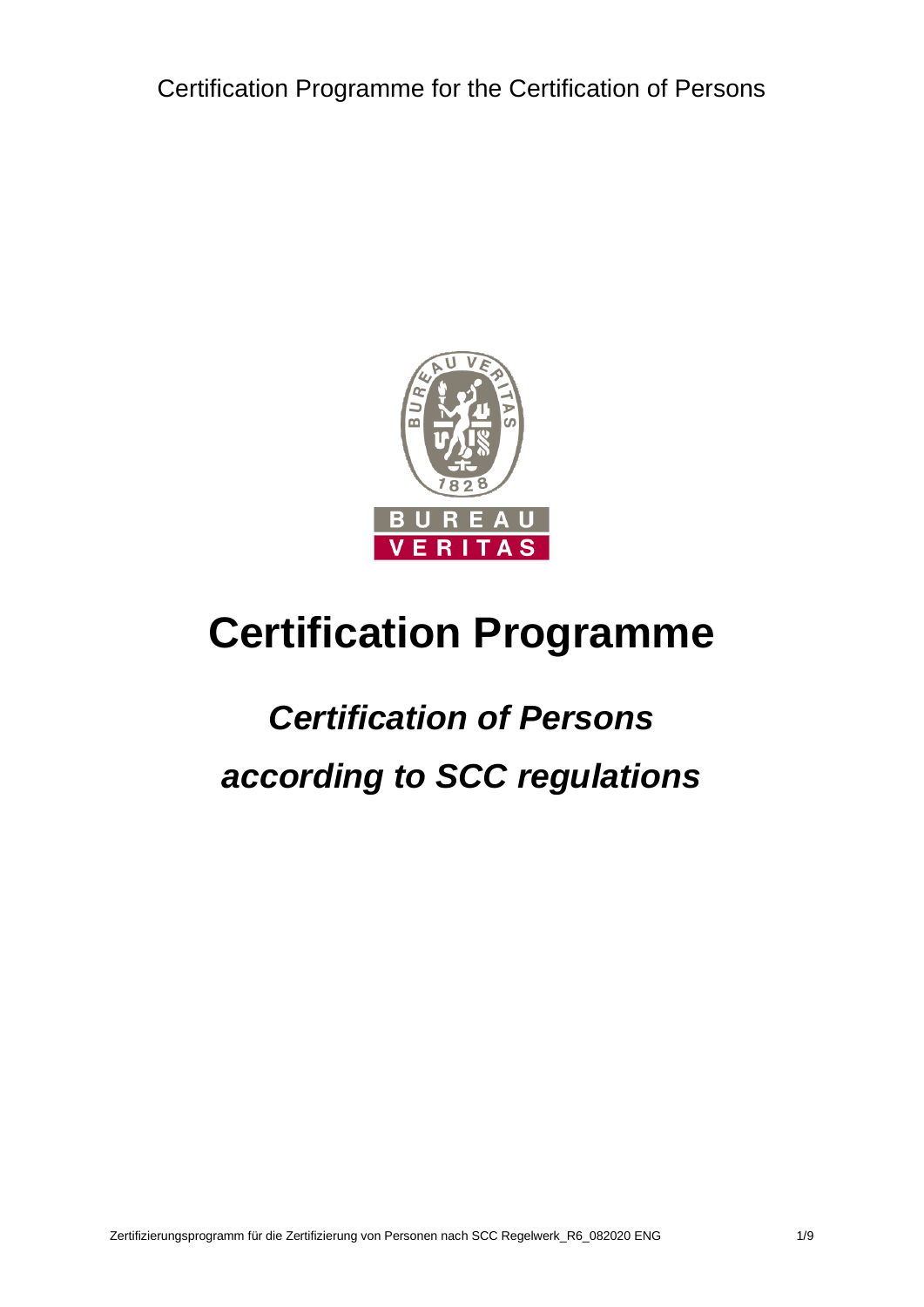| Content                                                                            |  |
|------------------------------------------------------------------------------------|--|
|                                                                                    |  |
|                                                                                    |  |
|                                                                                    |  |
|                                                                                    |  |
|                                                                                    |  |
|                                                                                    |  |
|                                                                                    |  |
|                                                                                    |  |
|                                                                                    |  |
|                                                                                    |  |
|                                                                                    |  |
|                                                                                    |  |
| Audit pursuant to the specifications of Documents A17 and A18 of SK-SCC Austria  4 |  |
|                                                                                    |  |
|                                                                                    |  |
|                                                                                    |  |
|                                                                                    |  |
|                                                                                    |  |
|                                                                                    |  |
|                                                                                    |  |
|                                                                                    |  |
|                                                                                    |  |
|                                                                                    |  |
|                                                                                    |  |
|                                                                                    |  |
|                                                                                    |  |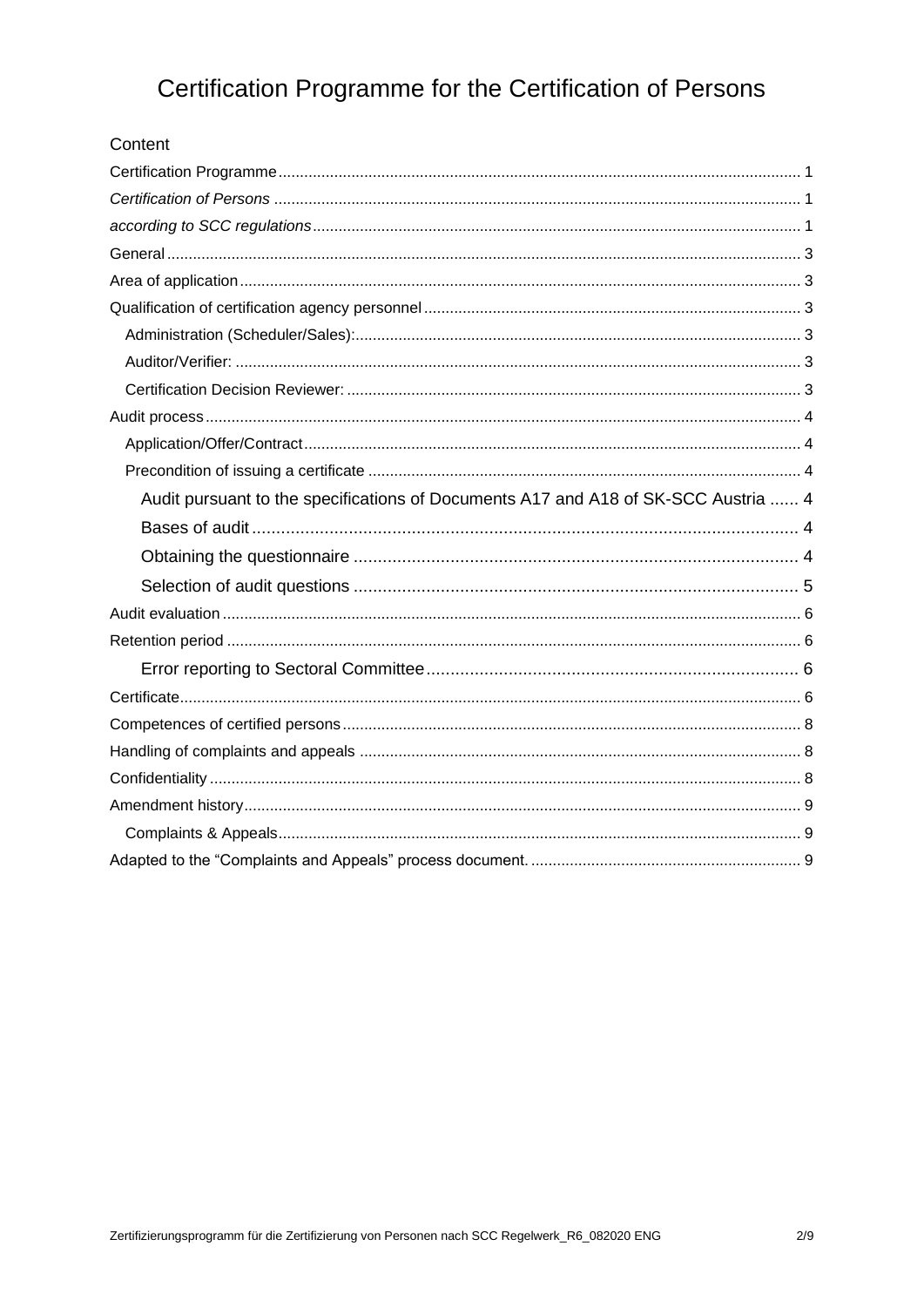#### <span id="page-2-0"></span>**General**

The certification agency Bureau Veritas Austria GmbH offers a certification service for persons. This enables individuals to provide documentary evidence from a neutral certification agency so as to fulfil the requirements of prescribed quality standards. The certification agency audits and certifies personnel. The obligation to ensure independence and impartiality is guaranteed through accreditation under ISO/IEC 17024.

#### <span id="page-2-1"></span>**Area of application**

These General Terms apply with regard to audits according to the specifications of Document A17 and A18 of SK-SCC Austria (*Sektorkomittee Sicherheits Certifikat Contraktoren*, Sectoral Committee for Safety Certificate Contractors).

#### <span id="page-2-2"></span>**Qualification of certification agency personnel**

#### <span id="page-2-3"></span>Administration (Scheduler/Sales):

Service offered: Practice in the area of sales of at least 3 months and basic training in the SCC rules required.

Generating audit documents: Practice in the area of administration of at least 3 months and basic training in the SCC rules required.

Verification of audit conclusions: Practice in the area of administration of at least 12 months and training in the SCC rules required.

*Note: This comes under the responsibility of the Certification Agency Director (CAD), but may be assigned to qualified staff.*

Documentary evidence of competence shall be provided by way of allocation by name to the functional matrix by the Certification Agency Director.

#### <span id="page-2-4"></span>Auditor/Verifier:

Only trained safety experts shall be admitted as auditors

#### <span id="page-2-5"></span>Certification Decision Reviewer:

Local Technical Manager (LTM) senior authority – according to the specifications of Bureau Veritas Management System at "Connection" - "Job Descriptions" - "Local Technical Manager" and "Appendix B: "Local Technical Manager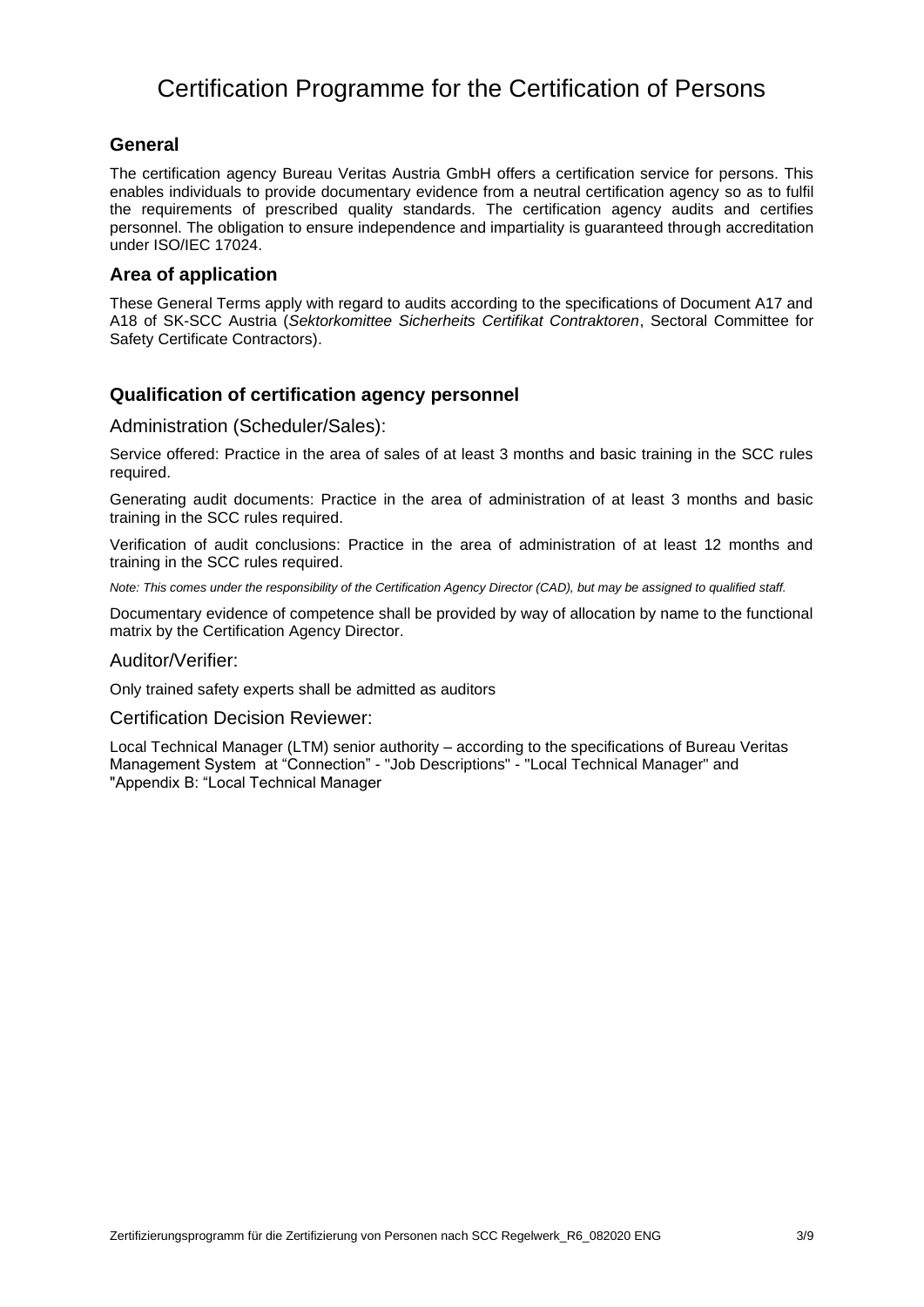#### <span id="page-3-0"></span>**Audit process**

#### <span id="page-3-1"></span>Application/Offer/Contract

As appropriate, the client shall receive a self-disclosure questionnaire for the purpose of assessing the preconditions of audit execution. The client shall always receive an offer with details of company name, audit date, number of participants (senior executives and other workers), place of audit, the services to be rendered by Bureau Veritas Austria GmbH, and costs. The signed instruction shall serve as a basis for the audit.

#### <span id="page-3-2"></span>Precondition of issuing a certificate

- 1. Audit of person in respect of fulfilment of the following evidential requirements:
	- Abilities;
	- Skills;
	- Knowledge.
- 2. Successfully-completed audit.
- 3. Initial pre-requisites for participation in HSE audit and issue of certificate

| Requirement                                                 | Senior executives at operational level<br>(SCC Document A17)                                                              | Operational workers<br>(SCC Document A18)                                                                    |
|-------------------------------------------------------------|---------------------------------------------------------------------------------------------------------------------------|--------------------------------------------------------------------------------------------------------------|
| Education                                                   | Completed professional<br>education/equivalent or higher-level<br>education                                               | Completed professional<br>education/equivalent or higher-<br>level education                                 |
| In the alternative,<br>training to fill educational<br>gaps | Minimum 3 days' training (24<br>classroom hours) with learning<br>objectives for senior executives<br>pursuant to Table 1 | Minimum 3 days' training (24<br>classroom hours) with workers'<br>learning objectives pursuant to<br>Table 1 |

The candidate must present documentary evidence of education or substitute training.

#### <span id="page-3-3"></span>*Audit pursuant to the specifications of Documents A17 and A18 of SK-SCC Austria*

#### <span id="page-3-4"></span>*Bases of audit*

- 1. The basis of this audit is the questionnaire for audit of senior executives/workers at operational level.
- 2. Senior executives at operational level shall have the authority to instruct and participate in rendering of services, such as, for instance: managing directors, branch managers, construction managers, project managers, construction-site managers, master craftsmen/technicians, foremen, workers at operational level.
- 3. The questionnaire takes account of both content and scope of requirements in terms of safety training for senior executives and workers and is divided into 14 subject areas  $(A - N)$ . For each subject area, numerous multiple-choice audit questions (MS) are offered.

#### <span id="page-3-5"></span>*Obtaining the questionnaire*

The Fachverband der Mineralölindustrie Sektorkomitee-SCC Austria, Wiedner Hauptstrasse 63,

A-1045 Wien will provide questionnaires as follows:

- 1. To authorized audit organisations, the current questionnaire for senior executives and operational workers, with answers;
- 2. To users and other persons, the current questionnaire for senior executives and operational workers, without answers.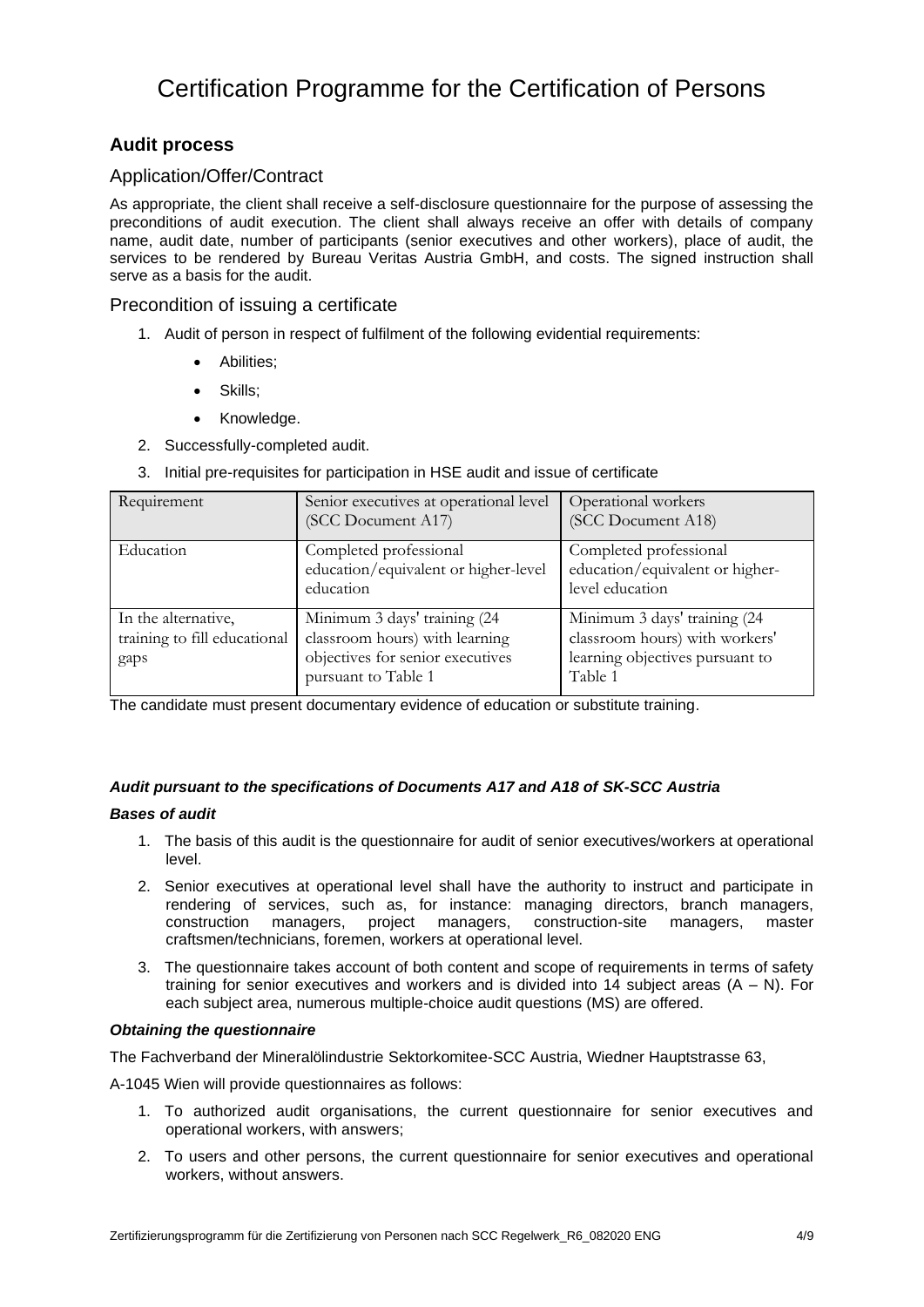#### <span id="page-4-0"></span>*Selection of audit questions*

| Subject area                                       | <b>WORKERS</b>                                                                     |                                        | <b>SENIOR EXECUTIVES</b>                                                            |                                        |
|----------------------------------------------------|------------------------------------------------------------------------------------|----------------------------------------|-------------------------------------------------------------------------------------|----------------------------------------|
|                                                    | Time: 60 minutes<br>Remit: 40 learning<br>objectives/questions<br>Pass: 28 correct |                                        | Time: 105 minutes<br>Remit: 70 learning<br>objectives/questions<br>Pass: 49 correct |                                        |
|                                                    |                                                                                    |                                        |                                                                                     |                                        |
|                                                    | Learning<br>Objective<br><b>Actual</b>                                             | Learning<br>objective<br><b>Target</b> | Leaning<br>objective<br><b>Actual</b>                                               | Learning<br>objective<br><b>Target</b> |
| A Statutory rules                                  | 10                                                                                 | $\overline{2}$                         | $\overline{20}$                                                                     | $\overline{5}$                         |
| B Hazard and risk assessment                       | 5                                                                                  | 2                                      | 14                                                                                  | 5                                      |
| C Causes, prevention and reporting of<br>accidents | $\overline{2}$                                                                     | 1                                      | 9                                                                                   | 5                                      |
| D Safety-appropriate conduct                       | $\overline{4}$                                                                     | $\overline{2}$                         | $\overline{7}$                                                                      | $\overline{5}$                         |
| E Operational organization                         | 3                                                                                  | $\mathbf{1}$                           | 10                                                                                  | 5                                      |
| F Workplace and job rules                          | 8                                                                                  | 4                                      | $\overline{9}$                                                                      | 6                                      |
| G Emergency measures                               | 6                                                                                  | $\mathbf{1}$                           | $\overline{7}$                                                                      | $\overline{2}$                         |
| H Hazardous materials                              | 23                                                                                 | 4                                      | 25                                                                                  | $\overline{7}$                         |
| I Fire and explosion protection                    | 10                                                                                 | 3                                      | 12                                                                                  | 6                                      |
| J Work materials                                   | $\overline{12}$                                                                    | 6                                      | $\overline{12}$                                                                     | 6                                      |
| K Work processes                                   | 15                                                                                 | 6                                      | 15                                                                                  | $\overline{7}$                         |
| L Electricity and radiation                        | 5                                                                                  | 3                                      | 5                                                                                   | 4                                      |
| M Workplace design                                 | 8                                                                                  | $\mathbf{1}$                           | 10                                                                                  | 3                                      |
| N Personal protective equipment                    | 9                                                                                  | 4                                      | 9                                                                                   | 4                                      |
| <b>TOTAL</b>                                       |                                                                                    | 40                                     |                                                                                     | $\overline{70}$                        |

#### **Table 1: Allocation of learning objectives to individual subject areas**

The auditor selects the questions from the questionnaire in accordance with Table 1.

The respective test is compiled at the certification agency. The sequence of questions is selected on a random basis. The audit organisation compiles the test in the form of a test booklet. For each question, there are 4 possible answers, of which only one is correct.

#### *Conduct of audit*

- 1. For the purpose of the audit, the audit participants receive this test booklet with the 40/70 multiple-choice questions.
- 2. The time allowed is a maximum of 60/105 minutes. No reference materials may be used.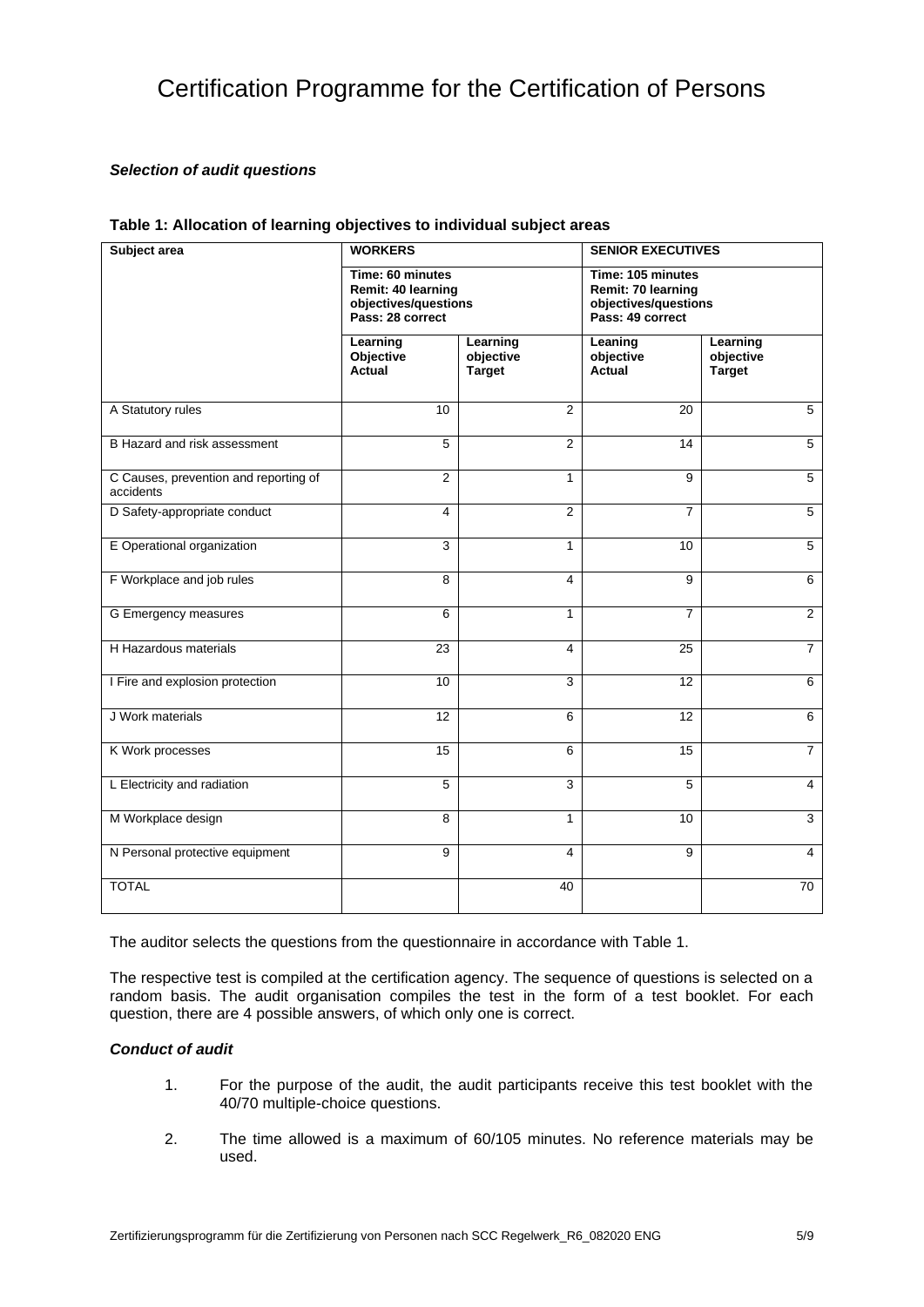3. It should be noted that presentation of a copy of a personal identity document or a driving licence by candidates to the auditor is a precondition of participation in an audit.

To ensure the certification process, the inspection authority of the SCC inspections must ensure:

- Personal hand over of the examination booklets
- Check identity of Examinee
- Check Initial pre-requisites for participation- make records on coversheet of examination booklet. If the examiner is not proficient in the local language an authorized translator or a local Bureau Veritas employee has to confirm the documents as appropriate.
- Application for certification of each person to be tested
- Compliance with the processing time of the test according to the certification program
- Thwarting fraud attempts (cheating, copying, talking to neighbours etc.)
- Initial revision of the examination books by means of a correction slide
- Documentation in the cover sheet of the exam sheet
- Send the completed examination booklets, the questionnaire and the correction sheet to the certification body

#### <span id="page-5-0"></span>**Audit evaluation**

- 1. The audit is passed if over 70% of the questions are correctly answered.
- 2. Immediately after the audit, the test is given a provisional evaluation.
- 3. A 100% verification of the audit results is undertaken at the certification agency.
- 4. Following recording of personal data, certificates are issued.

#### <span id="page-5-1"></span>**Retention period**

All records are retained for a period of 10 years.

#### <span id="page-5-2"></span>*Error reporting to Sectoral Committee*

In order to adjust/improve the questionnaire, incorrect answers are passed on in anonymized form to the Sectoral Committee.

#### <span id="page-5-3"></span>**Certificate**

#### **Period of validity**

If the period of validity of the certificate ends, e.g. due to termination on the part of the client, withdrawal or expiry of the period of validity indicated on the certificate, further use of the certificate is not permitted.

The original certificates must be returned to the agency.

To obtain a new certificate, the examination procedure must be completed again

#### **Changes to normative principles**

In the event of relevant changes to normative principles, the certification agency reserves the right also to adjust the requirements concerning certificates.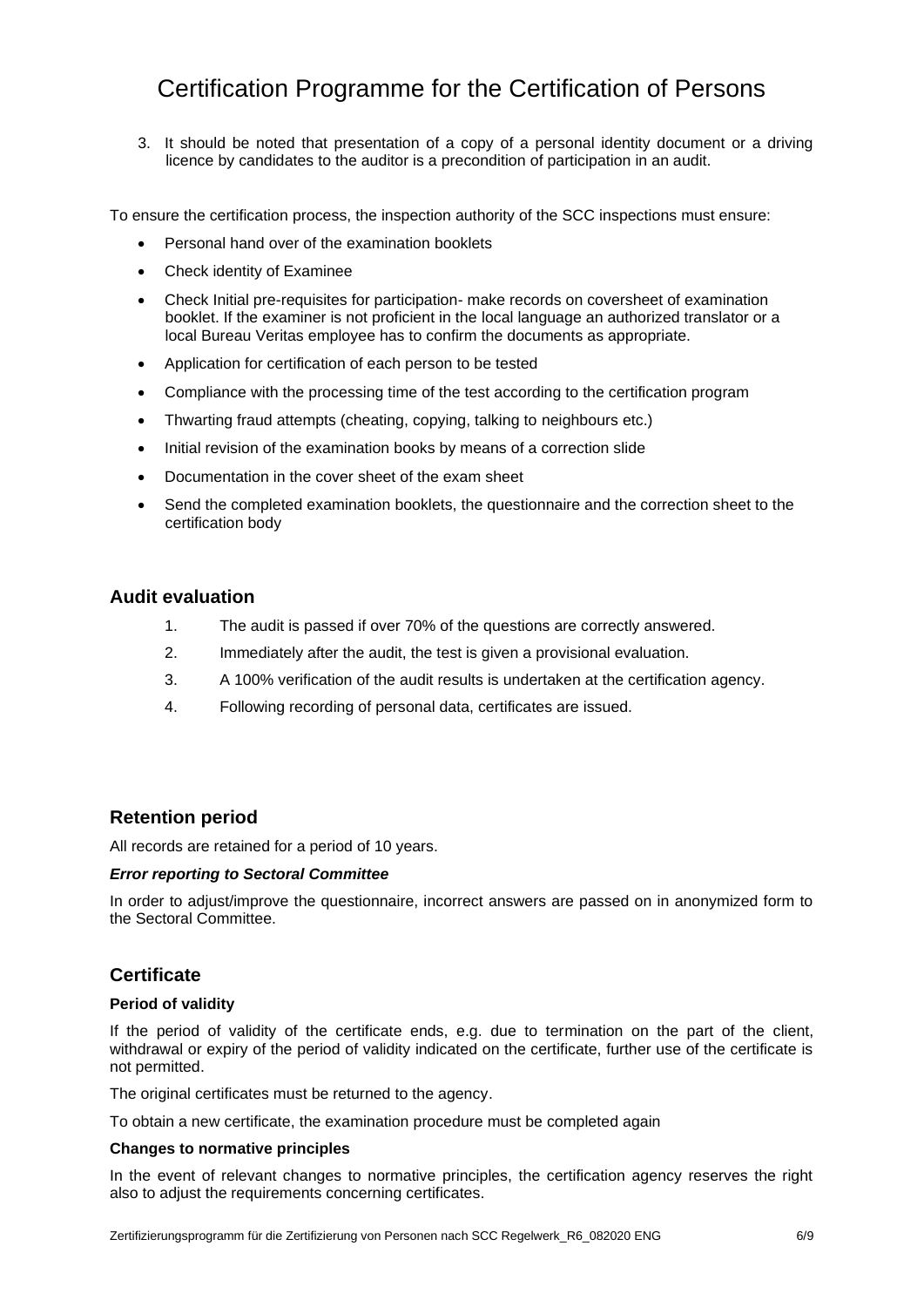#### **Use of certificate**

- 1. The certificate holder shall be entitled to use the certificate for business purposes, e.g. in offers, in advertising, in correspondence, etc.
- 2. If the certificate holder is not sure as to the admissibility of use intended by him, he undertakes to seek from the certification agency on a precautionary basis consent to the intended use.
- 3. If an authorized certificate holder identifies unlawful use of the certificate, or if he is charged with unlawful use on the basis of his use of the certificate, the certification agency must immediately be informed accordingly.
- 4. The certificate shall be valid under the following preconditions:
	- a. The initial preconditions for participation in the HSE audit were fulfilled;
	- b. Participation in instruction pursuant to Section 14 of the Worker Protection Act (*ArbeitnehmerInnenschutzgesetz,* ASchG) as required by statute;
	- c. No legally-valid conviction in connection with employment safety.
- 5. There shall be no active monitoring of the aforementioned points by the certification agency.
- 6. Enquiries from interested third parties:
	- a. Upon enquiries from interested third parties, the accredited personnel certification agencies must, in a suitable manner and observing data protection rules, provide information as to the validity of HSE personnel audits within their organisation.
	- b. In the event of justified objections by third parties, compliance with terms and conditions of use shall be verified by the Certification Agency Director.
	- c. In the event of enquiries by third parties, the certificate holder shall be informed if personal data is requested.
- 7. Suspension or withdrawal of certification
	- a. In the event of failure to fulfil the terms and conditions of use, the certificate may be suspended, withdrawn or restricted. Such decision shall be incumbent upon the Certification Agency Manager.
	- b. During suspension of a certificate, the certificate may not be used for application or promotional purposes.
	- c. In the event of withdrawal of certification, no reference may be made to certified status.
	- d. If the issued certificate is suspended or withdrawn, it must be returned to the certification body.
- 8. Expiry of certificate

Further to expiry of the certificate, no reference may be made to certified status.

9. Amendment of certification preconditions

An amendment may be made prior to expiry of the certificate on the basis, for instance, of the following:

- a) Statutory rules
- b) Amendments to normative documents
- c) Amendments to relevant programme requirements.

All certificate holders shall in such instances be informed of the relevant amendment by the certification agency.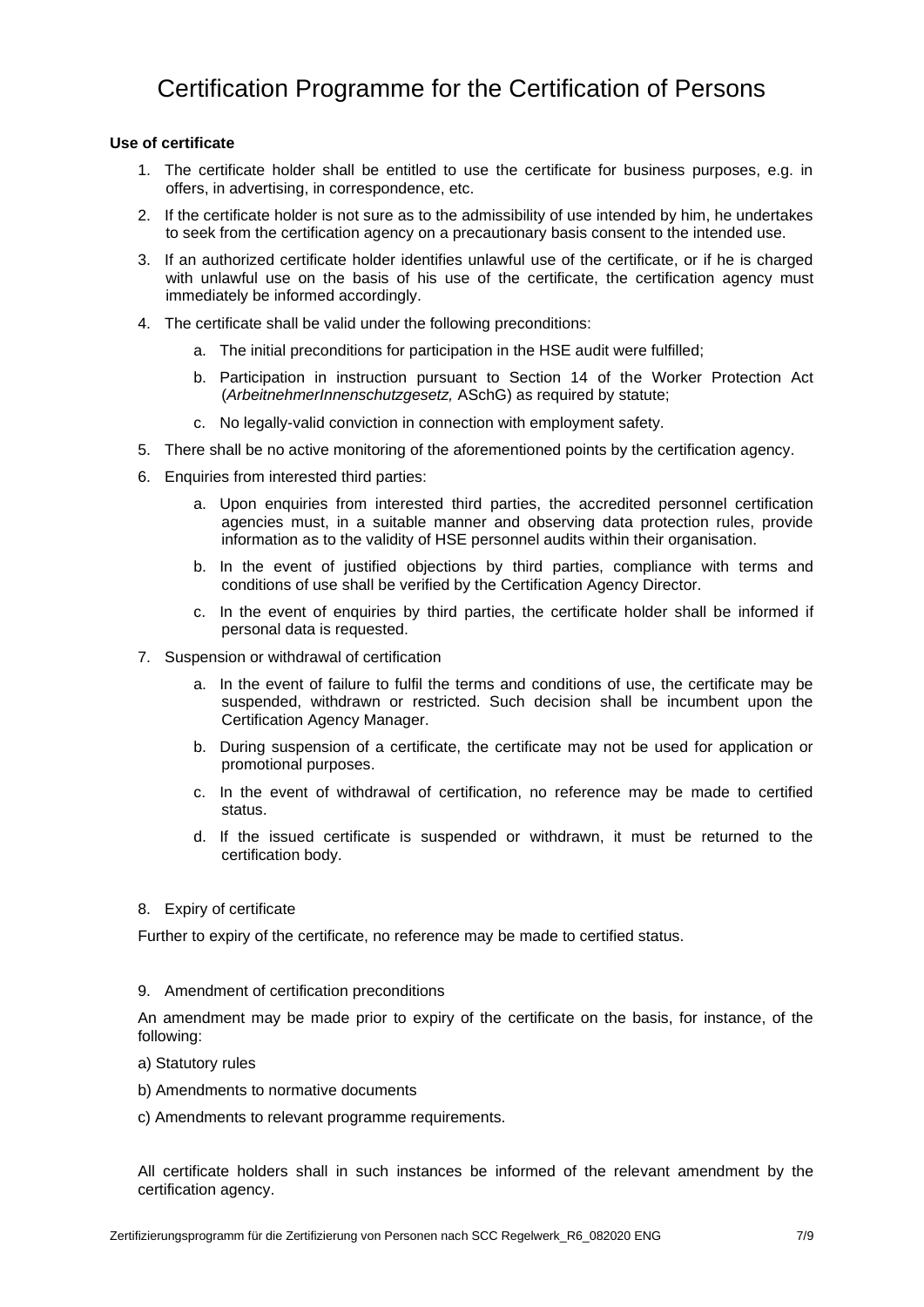10. Logos and trademarks

Logos and trademarks shall not be provided by the certification agency.

11. Title to the certificate shall remain with the certification agency.

#### <span id="page-7-0"></span>**Competences of certified persons**

SCC personal certification attests that the holder is able to demonstrate certified occupational safety knowledge in the areas of safety, health and the environment (HSE).

#### **Specification of job and employment duties**

Senior executives (SCC Document 017) and operational workers (SCC Document 018) are authorized, within the framework of their employment duties, to apply their acquired occupational safety knowledge in the areas of safety, health and the environment (HSE).

#### <span id="page-7-1"></span>**Handling of complaints and appeals**

Complaints regarding the professional conduct of the certification process; or Competence and presentation of auditors and professional experts or of Management of the certification agency as well as Appeals against certification decisions can be made using the online complaint management form at [www.bureauveritas.at](http://www.bureauveritas.at/)

#### <span id="page-7-2"></span>**Confidentiality**

Bureau Veritas Austria GmbH undertakes to treat as confidential all information of which it shall become aware in connection with its work at the client, irrespective of whether this consists of company-specific knowledge of the client itself or its business associations, unless the client shall release it from such duty of confidentiality.

Audit results and other information shall not be rendered accessible to third parties by Bureau Veritas Austria GmbH and shall only be used for the purpose of assessing the facts within the framework of the certification process.

The client expressly acknowledges that all documents provided to it by Bureau Veritas Austria GmbH shall remain in the ownership of Bureau Veritas Austria GmbH, and the client undertakes not to copy such documents nor to use the same for purposes other than the agreed audit. The client shall be under a duty to refrain from all actions in relation to third parties which may damage the reputation of Bureau Veritas Austria GmbH, or which could characterise its activities as unreasonable and unauthorised.

The terms and conditions governing confidentiality shall in principle also apply for the period following termination of the contractual relationship.

Exceptions from the above principles of confidentiality in relation to the customer shall be exclusively possible in connection with monitoring of Bureau Veritas Austria GmbH by the accreditation agency. The accreditation agency shall be entitled, within the framework of the confidentiality incumbent upon it based on statutory rules, both to inspect files of the customer and to attend certification procedures.